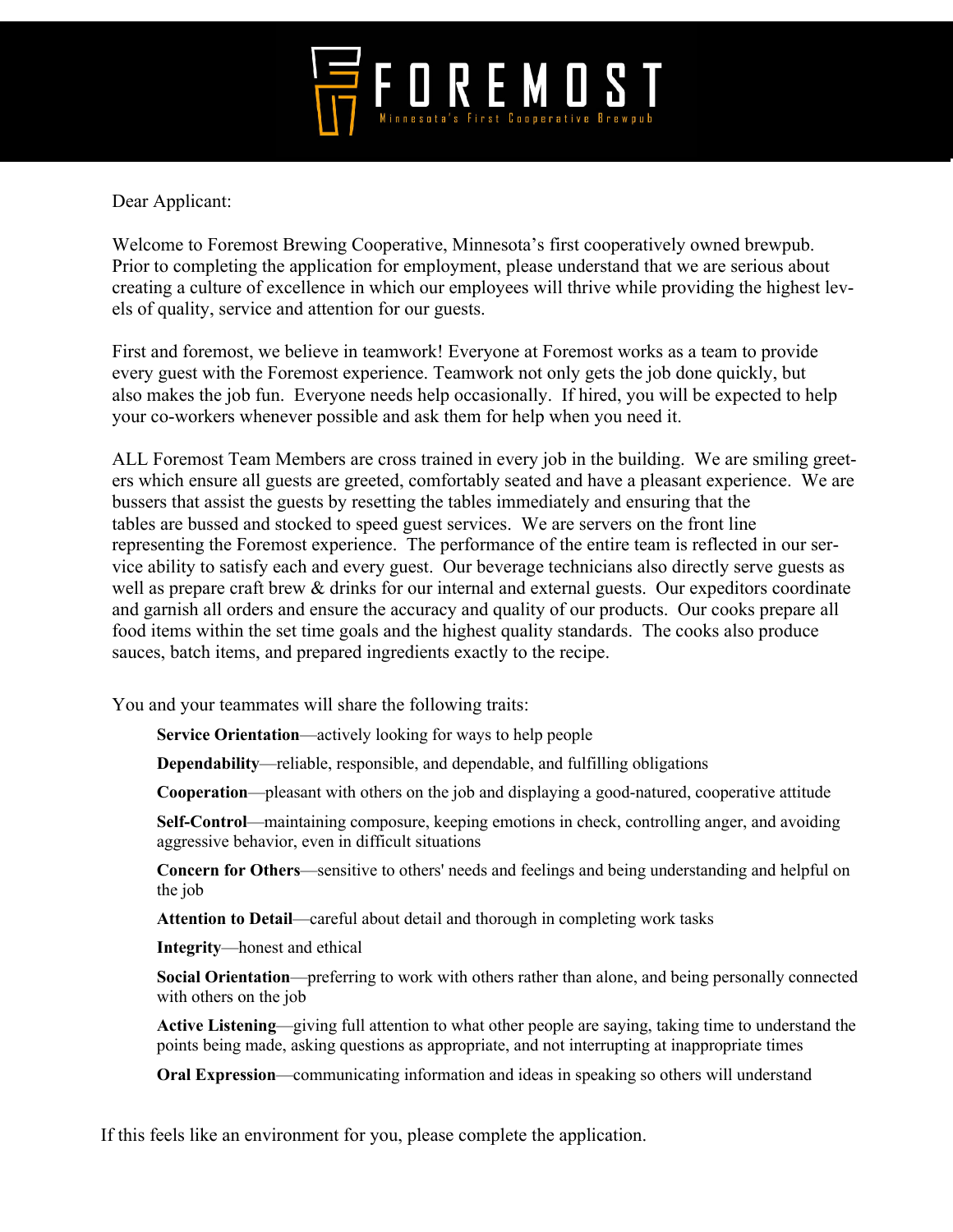# Foremost Brewing Cooperative - Application for Employment

*We consider applicants for all positions without regard to race, color, religion, sex, national origin, age, disability, veteran status or any other legally protected status.*

#### *\*\* PLEASE PRINT CLEARLY \*\**

| <b>Applicant Information</b>                                                                                                                                                                                                    |                               |  |  |  |  |
|---------------------------------------------------------------------------------------------------------------------------------------------------------------------------------------------------------------------------------|-------------------------------|--|--|--|--|
|                                                                                                                                                                                                                                 |                               |  |  |  |  |
|                                                                                                                                                                                                                                 |                               |  |  |  |  |
|                                                                                                                                                                                                                                 | $City/State/Zip$ Phone $(\_)$ |  |  |  |  |
|                                                                                                                                                                                                                                 |                               |  |  |  |  |
| Are you at least 18 years old? If you are under 18 years of age, can you furnish a work permit?<br>Are you legally eligible for employment in the U.S.? (Proof of U.S. citizenship or immigration status is required if hired.) |                               |  |  |  |  |
|                                                                                                                                                                                                                                 |                               |  |  |  |  |
|                                                                                                                                                                                                                                 |                               |  |  |  |  |
| <b>Employment Information</b>                                                                                                                                                                                                   |                               |  |  |  |  |
|                                                                                                                                                                                                                                 |                               |  |  |  |  |
|                                                                                                                                                                                                                                 |                               |  |  |  |  |
|                                                                                                                                                                                                                                 |                               |  |  |  |  |
| Are you willing to work overtime? _________ Weekends? ________ Holidays? ______                                                                                                                                                 |                               |  |  |  |  |
|                                                                                                                                                                                                                                 |                               |  |  |  |  |
|                                                                                                                                                                                                                                 |                               |  |  |  |  |

### **Education (circle highest level achieved)**

| Elementary highest grade completed: | Secondary highest grade completed: | College level completed: |
|-------------------------------------|------------------------------------|--------------------------|
| Name of School:                     | Name of School:                    | Name of School:          |
| Location of School:                 | Location of School:                | Location of School:      |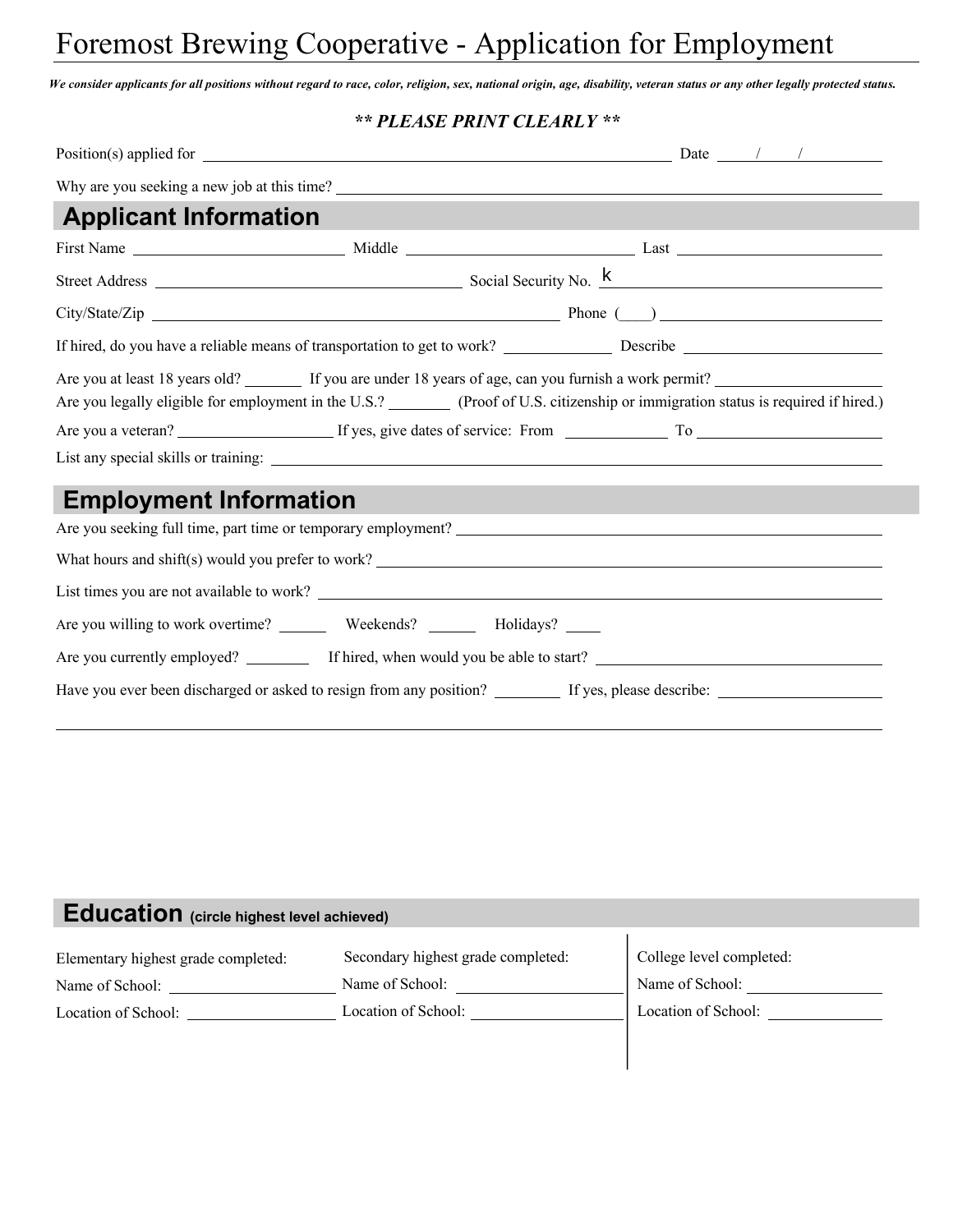### **Work History (**please begin with most recent)

| 1. |  |                          |
|----|--|--------------------------|
|    |  |                          |
|    |  |                          |
|    |  |                          |
|    |  |                          |
|    |  |                          |
| 2. |  |                          |
|    |  |                          |
|    |  |                          |
|    |  |                          |
|    |  | Describe duties briefly: |
|    |  |                          |
| 3. |  |                          |
|    |  |                          |
|    |  |                          |
|    |  |                          |
|    |  |                          |
|    |  |                          |
| 4. |  |                          |
|    |  |                          |
|    |  |                          |
|    |  |                          |
|    |  |                          |
|    |  |                          |
|    |  |                          |

For references purposes: Have you worked for any of these organizations or attended school under a different name?

If yes, give name and organization(s)

**May we contact the employers listed above?** If not, list the employers you do not wish us to contact and why:

## **Legal Notifications**

Minn. Stat. Sec. 518.611, Subd. 8, requires employers to obtain information from all new employees regarding court ordered child support obligations that are required by law to be withheld from income. If hired, you will be required to provide such documentation. Failure to provide said documentation will result in dismissal.

In accordance with the Immigration Reform and Control Act of 1986, Foremost Brewing Cooperative hires only U.S. citizens and lawfully authorized Alien workers. If hired, you will be required to provide written documentation of citizenship or legalized alien program. Failure to provide said documentation will result in dismissal.

Foremost Brewing Cooperative does not discriminate on the basis of handicapped status in the admission or access to, or treatment or employment in, its programs or activities. It is our policy to provide reasonable accommodations to the known physical and mental limitations of qualified handicapped applicants and employees in order for them to perform the essential functions of the job in question.